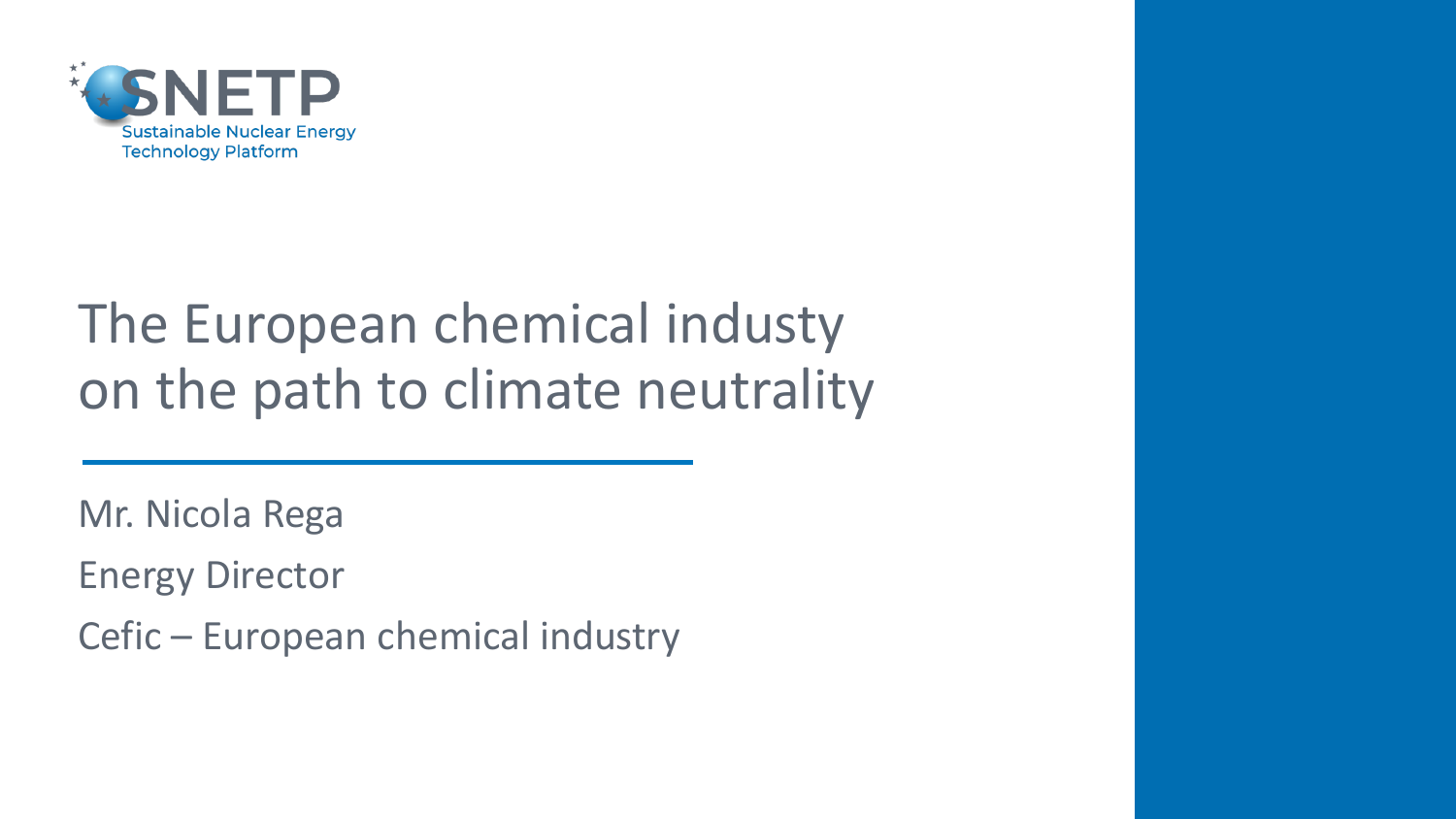### At the Heart of European Industry *Providing the essentials*





R&I spending by the EU27 chemical industry

EU27 R&I spending reaches the highest level in 2020



EU27 chemicals trade flows with major geographic blocs (2020)



#### GHG emission and production by the EU27 chemical industry



### EU27 chemical production and GHG emissions decoupled

**Technology Platform** 



- Greenhouse gas emissions index Source: European Environment Agency (EEA)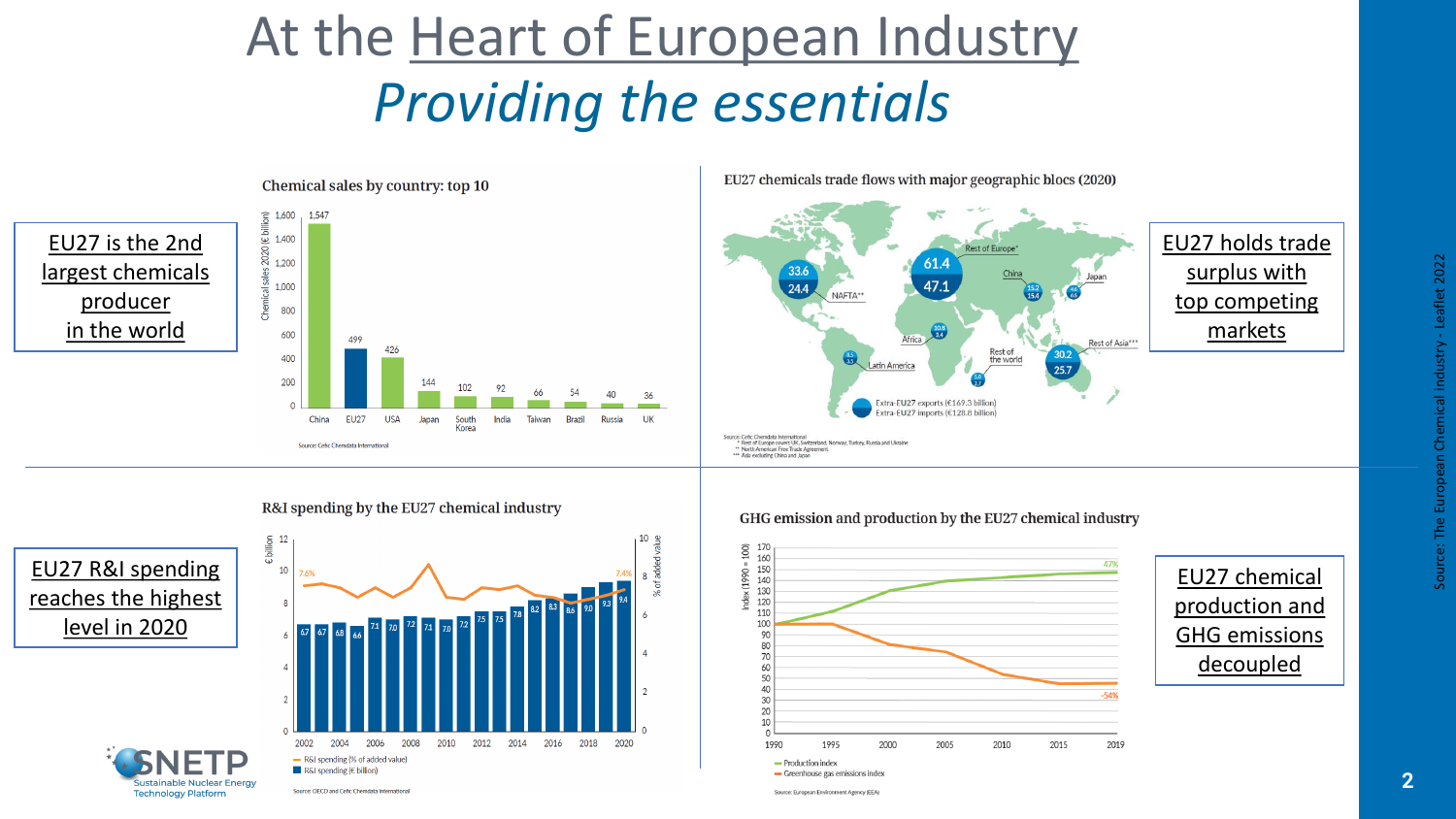# Cefic overall views on the 'Fit for 55' package

- For the chemical industry, the EU Green Deal is not a just a twin transition, but a **double twin transition**
- **The European Chemical industry:** 
	- ➢Supports the **Green Deal**
	- ➢Has the ambition to become **climate neutral by 2050**
	- ➢ Welcomes the **'Fit for 55' package**
	- ➢ Welcomes the Commission ambition to increase the **use of renewable energies by 2030**



**The chemical industry's double twin transition**

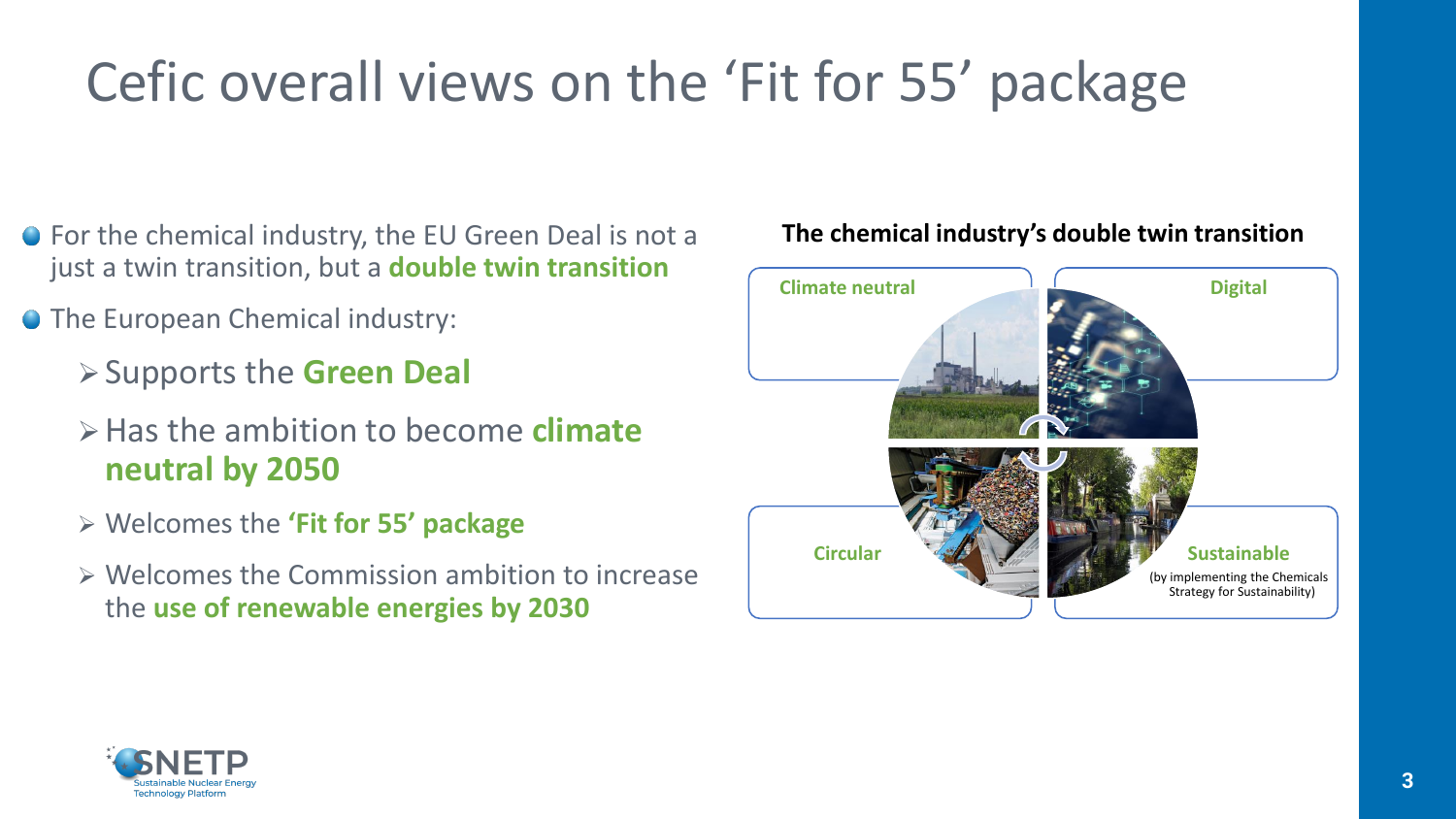### On the path to climate neutrality: the Cefic iC2050 model

The iC2050 project: a model representing the EU27 chemical industry to identify potential pathways to climate neutrality. It focuses on 18 key chemical products.

### #1 - Understand the current industry

- Baseline capacity & production (2019 EU-27 aggregated data)
- Energy & feedstock demand
- Total GHG emissions

### #2 - Create a model to identify optimised abatement pathways to reach climate neutrality by 2050

- Model of the EU27 chemical industry
- Based on 2050 climate neutrality objective, chemical production technologies & processes and future disruptive abatement technologies

#### #3 - Communicate initial results

- Develop four scenarios to illustrate the functioning of the model
- Regional case studies



|                               |                      | <b>Products</b>                   | <b>Model</b>                                                                                         |
|-------------------------------|----------------------|-----------------------------------|------------------------------------------------------------------------------------------------------|
| <b>Key</b><br><b>Products</b> | <b>Organics</b>      | Olefins (Ethylene, Propylene)     | Detailed<br>quantitative<br>analysis<br>(emissions,<br>production,<br>technology<br>evolution, etc.) |
|                               |                      | Aromatics (BTX)                   |                                                                                                      |
|                               |                      | Methanol                          |                                                                                                      |
|                               | <b>Inorganics</b>    | Ammonia                           |                                                                                                      |
|                               |                      | Hydrogen                          |                                                                                                      |
|                               |                      | Chlorine                          |                                                                                                      |
|                               | <b>Intermediates</b> | Styrene                           |                                                                                                      |
|                               |                      | Ethylene Oxide (EO)               |                                                                                                      |
|                               |                      | Mono-Ethylene Glyocol (MEG)       |                                                                                                      |
|                               |                      | <b>Purified Terephthalic Acid</b> |                                                                                                      |
|                               | <b>Polymers</b>      | (PTA)<br>Polyethylene (PE)        |                                                                                                      |
|                               |                      | Polypropylene (PP)                |                                                                                                      |
|                               |                      | Polystyrene (PS)                  |                                                                                                      |
|                               |                      | Polyvinyl Chloride (PVC)          |                                                                                                      |
|                               |                      | Polyethylene Terephthalate        |                                                                                                      |
|                               |                      | (PET)                             |                                                                                                      |
| <b>Other chemicals</b>        |                      | Included in an aggregated manner  |                                                                                                      |

**Upstream emissions\***  *(Scope 3)*

**Direct and electricity related emission**  *(Scope 1 and 2 respectively)*

**Downstream** *(scope 3)*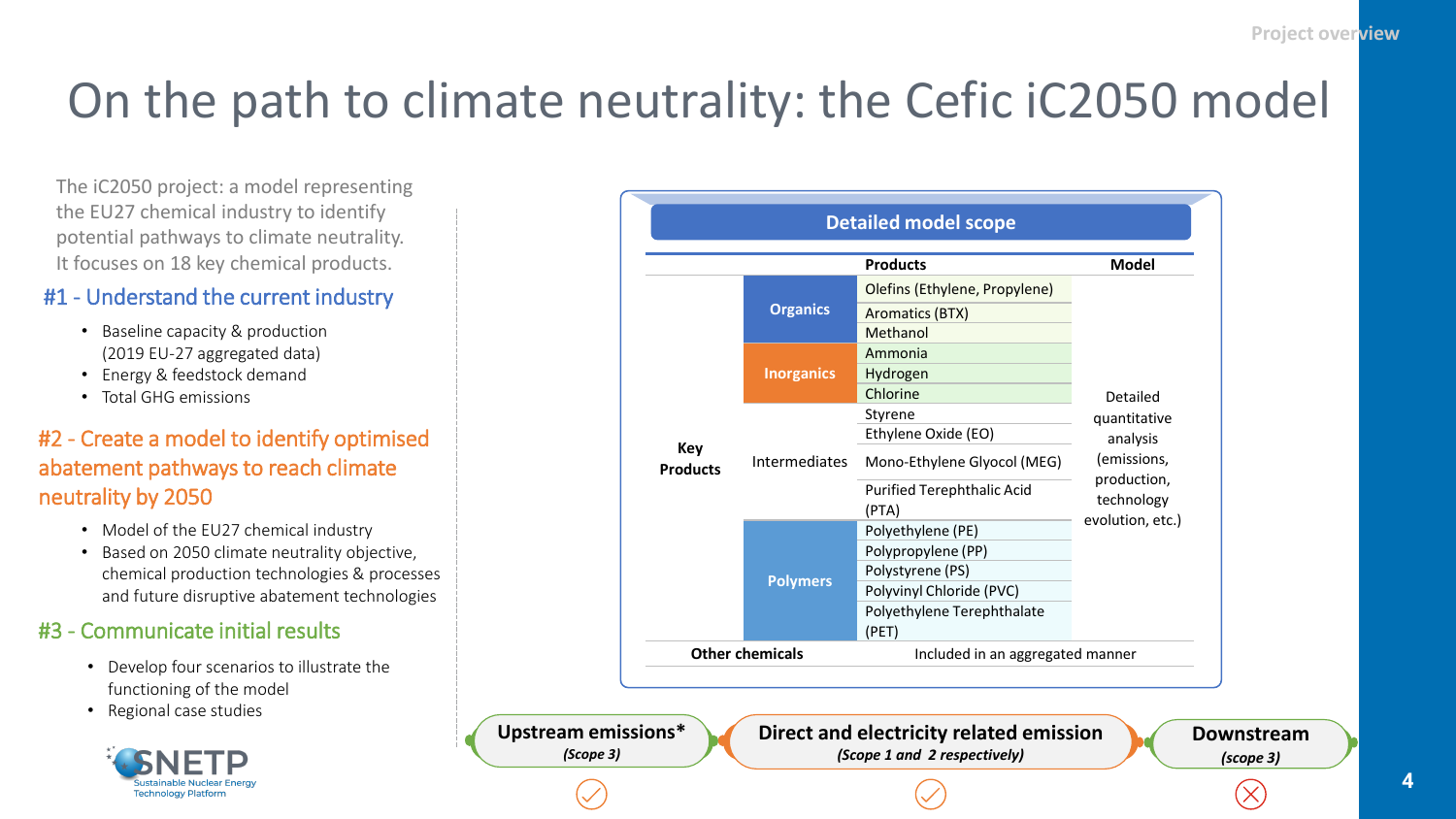### Four illustrative scenarios were explored to start testing the model

The selected scenarios do not represent extreme cases but "middle-of-the-road" approaches with key differentiators

This scenario provides the conditions for process electrification, with a fully decarbonised European







electricity mix by 2050 and a lower cost of electricity. The ability to use CCS is assumed

**Main objective**

Show the impact of **decarbonised and cheap electricity.**

to be in the low range.

This scenario focuses on promoting a strong circular policy agenda with an increase in circular plastic feedstocks availability and circular carbon use by the chemical sector.

Show the impact of an **ambitious circularity policy.**

In this scenario, policy has encouraged bio-based resources ensuring greater availability for the chemical industry and other sectors.

Show the impact of significant use of **biomass as a feedstock.** This scenario focuses on the rapid and wide-spread deployment of carbon capture and storage (CCS) technologies and capacities, reflected by lower costs and a favorable regulatory environment.

Show the impact of high **CCS availability.**

➢ Note: The model is choosing how to reach climate neutrality. Although we change some inputs and parameters from one scenario to another within reasonable ranges (e.g. availability of resources, CAPEX trajectories, etc.), there is no direct decision to favour or impede the deployment of any technology or pathway.

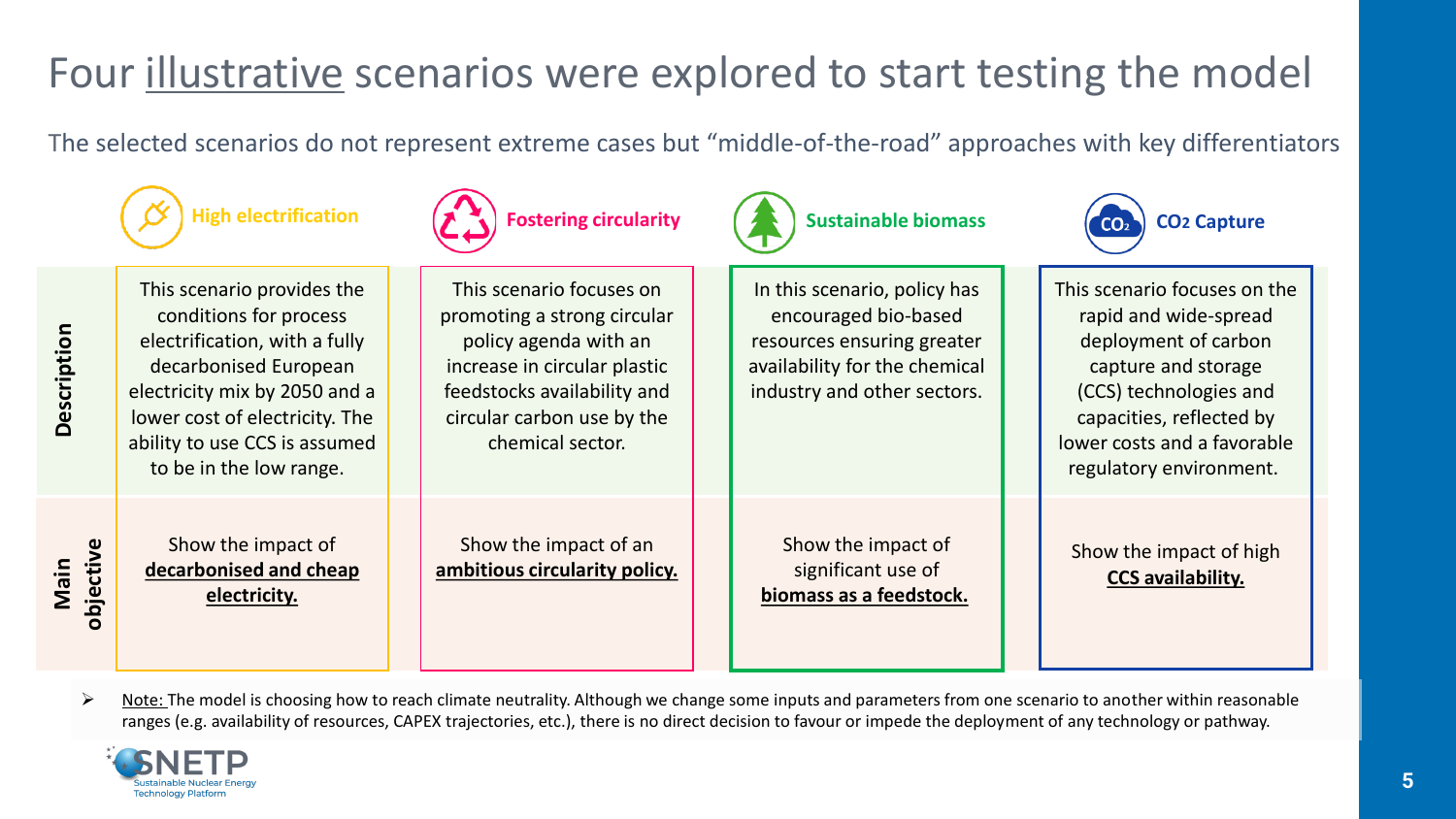### Use of electricity is expected to increase



➢ No clear energy vector for heat emerges. Electricity is favoured when the electricity mix is fully decarbonised and available at low cost (high electrification)

- $\triangleright$  Biomass is used as a source of energy only if its direct CO<sub>2</sub> can be captured, stored or used (BECCS)
- $\triangleright$  In 2050, H<sub>2</sub>\*\* contributes to between 10 and 47% of primary energy demand
- $\triangleright$  In 2050, fuel oil is no longer a source of energy



 $*$ H<sub>2</sub> is accounted here as low-carbon feedstocks. However, hydrogen from the market still holds a share of emissions (400 gCO<sub>2</sub>e/kgH<sub>2</sub>). \*\* All hydrogen used as an energy source is purchased "from the market" that is to say not produced by the chemical sector itself.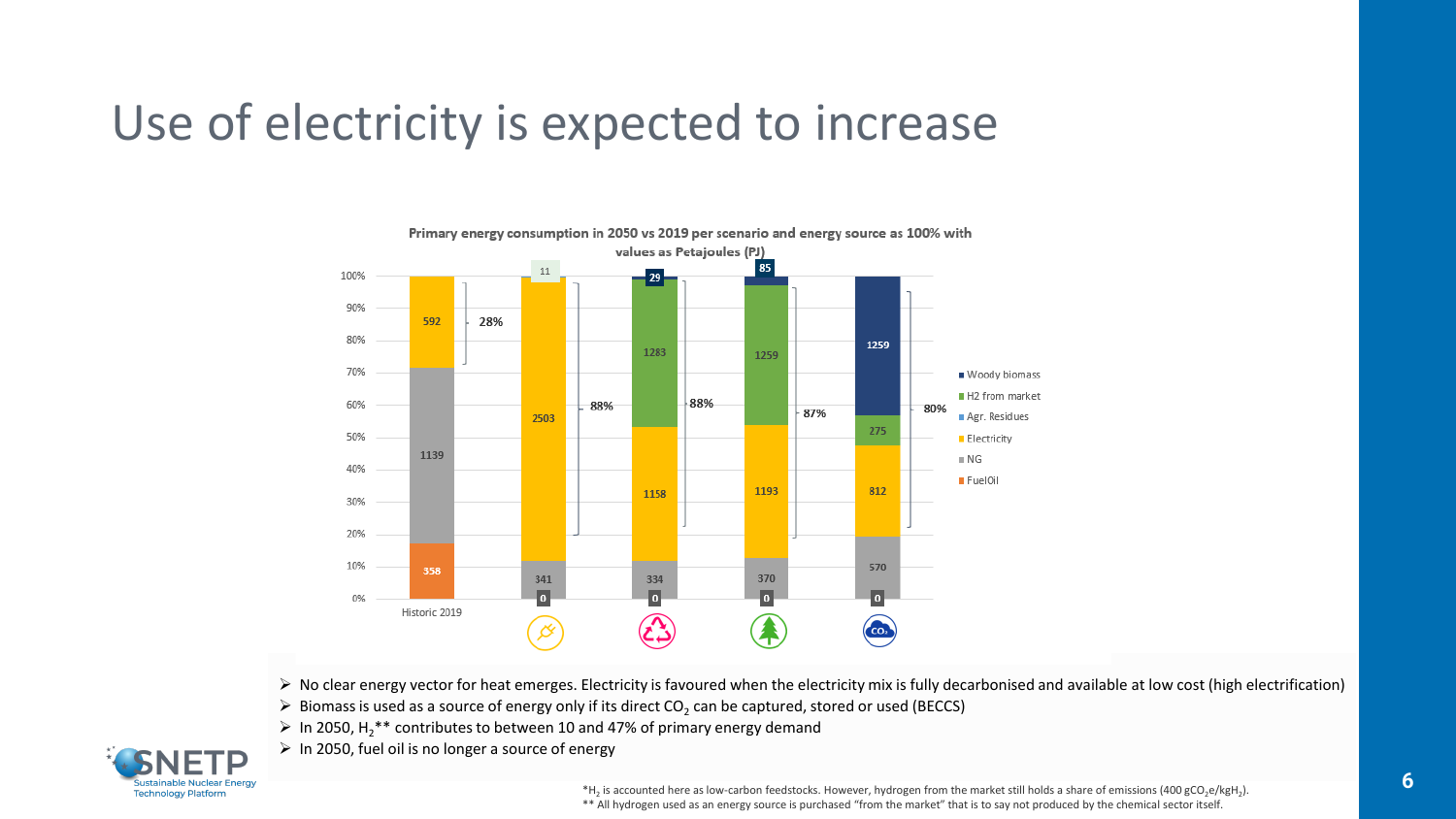### Industry structure and production (& energy) concentration



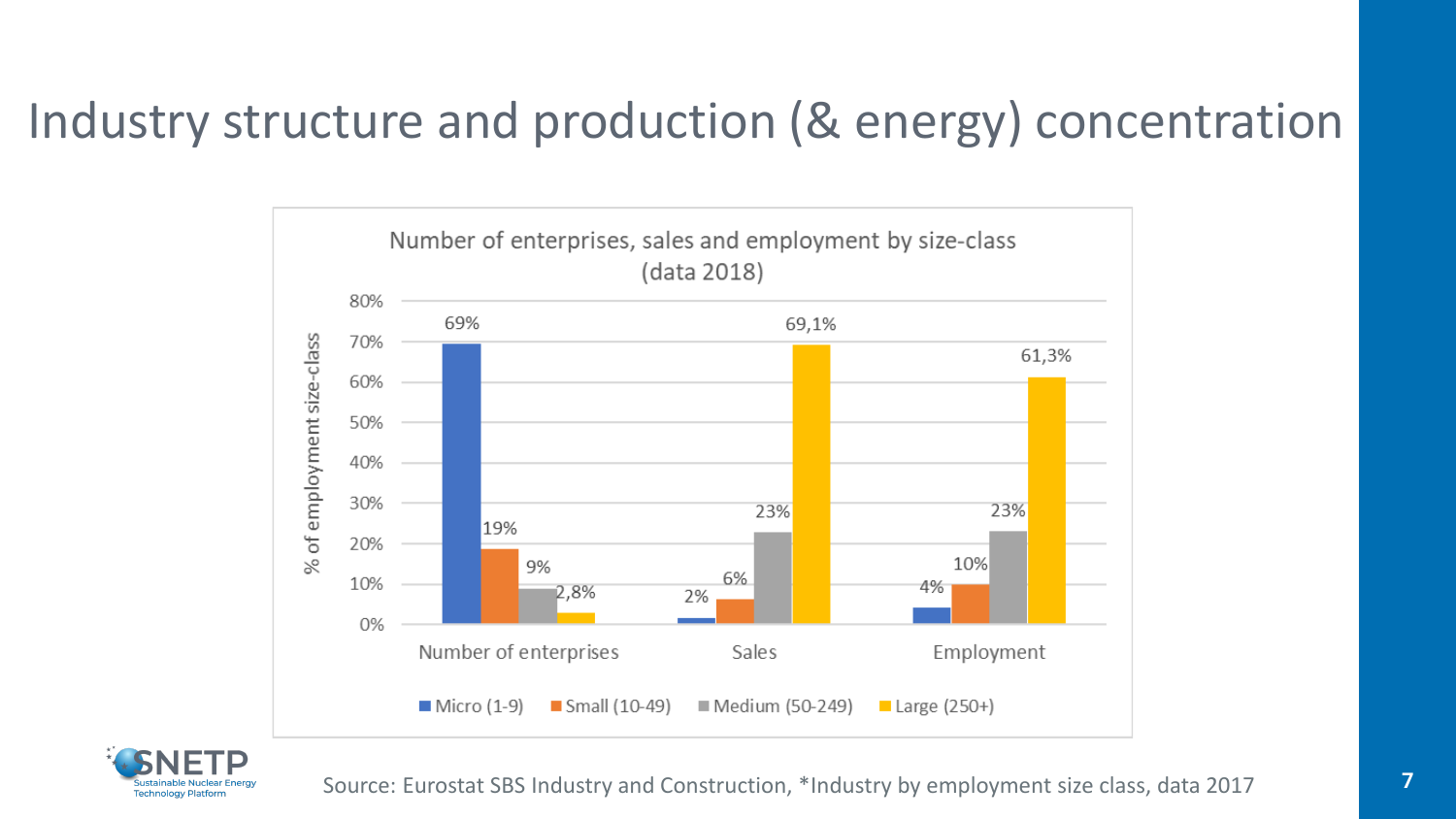### Few concluding remarks

- The chemical industry is expected to substaintially increase the need for electricity on its path towards climate neutrality by 2050
- The chemical industry is exposed to international competition: carbon-free electricity needs to be cost-competitive
- A small number of sites will be responsible for most of electricity consumption
- 2050 is one investment cycle away: solutions need to be available at the 2030 horizon
- Questions to the nuclear industry:
	- ➢ How can nuclear energy be part of the chemical industry transition?
	- ➢ Are Small Nuclear Reactors an option we can really rely upon by 2030?

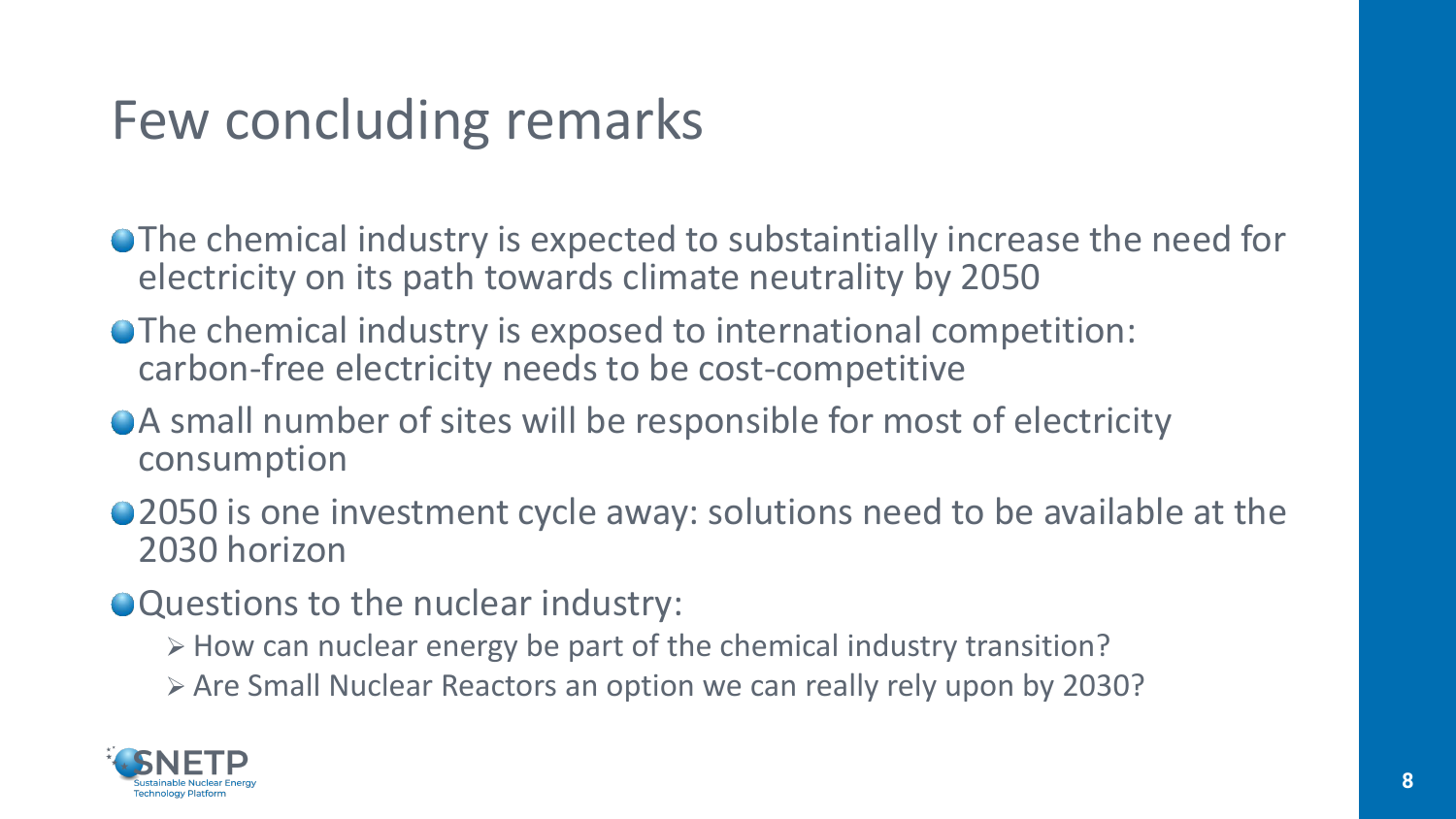# Thank you.

**Contact:**  Nicola Rega Energy Director

#### **About Cefic**

**Recefic** 

Cefic, the European Chemical Industry Council, founded in 1972, is the voice of large, medium and small chemical companies across Europe, which provide 1.1 million jobs and account for 15% of world chemicals production. Cefic members form one of the most active networks of the business community, complemented by partnerships with industry associations representing various sectors in the value chain. A full list of our members is available on the Cefic website. Cefic is an active member of the International Council of Chemical Associations (ICCA), which represents

chemical manufacturers and producers all over the world and seeks to strengthen existing cooperation with global organisations such as UNEP and the OECD to improve chemicals management worldwide

 $\ddot{v}$